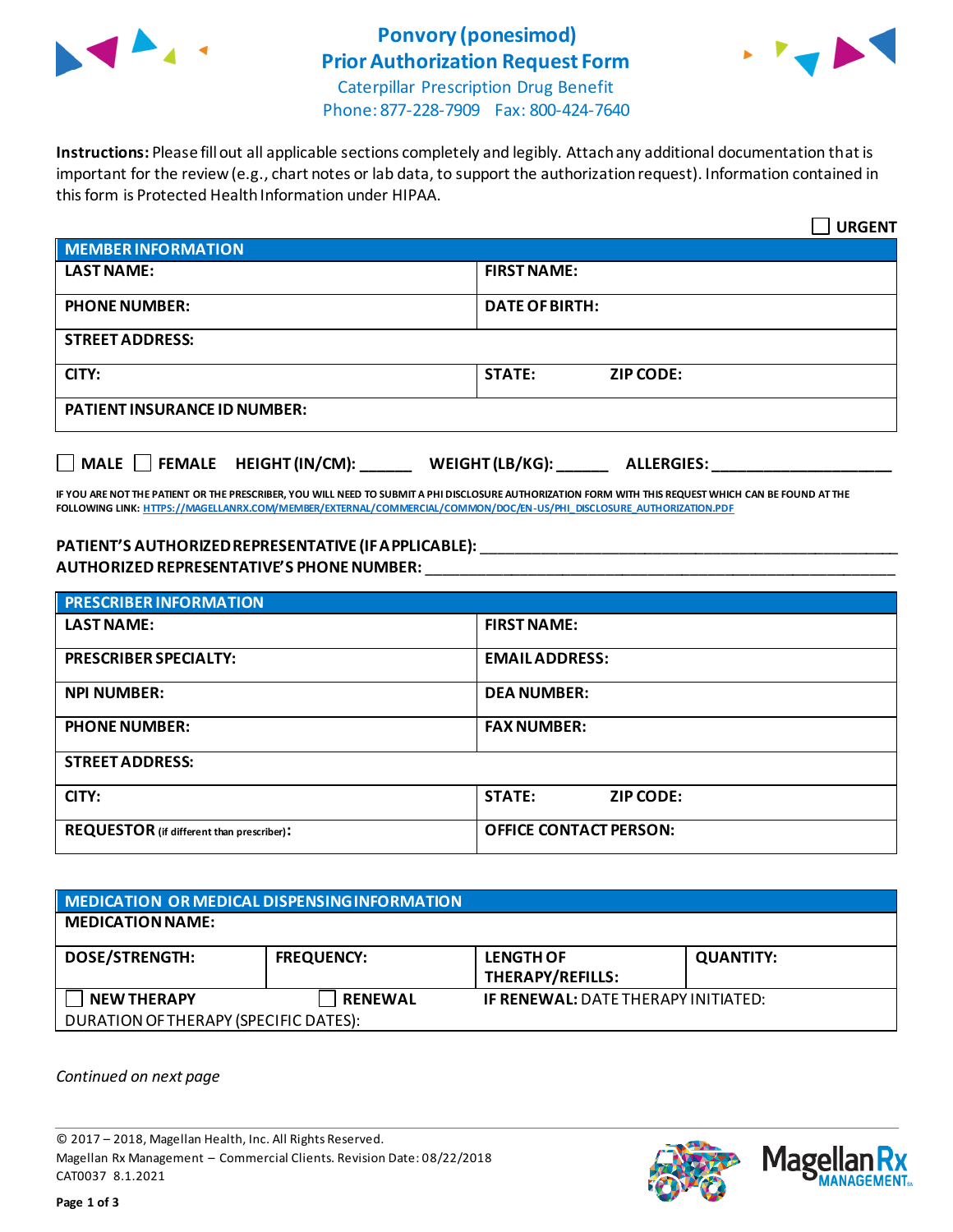

## **Ponvory (ponesimod) Prior Authorization Request Form**



Caterpillar Prescription Drug Benefit Phone: 877-228-7909 Fax: 800-424-7640

| <b>MEMBER'S LAST NAME:</b>                                                                                                                                                                                                                                                                                                                                                                                                                                    | <b>MEMBER'S FIRST NAME:</b>                    |                                                       |  |
|---------------------------------------------------------------------------------------------------------------------------------------------------------------------------------------------------------------------------------------------------------------------------------------------------------------------------------------------------------------------------------------------------------------------------------------------------------------|------------------------------------------------|-------------------------------------------------------|--|
| 1. HAS THE PATIENT TRIED ANY OTHER MEDICATIONS FOR THIS CONDITION?   YES (if yes, complete below)<br><b>NO</b>                                                                                                                                                                                                                                                                                                                                                |                                                |                                                       |  |
| <b>MEDICATION/THERAPY (SPECIFY</b><br>DRUG NAME AND DOSAGE):                                                                                                                                                                                                                                                                                                                                                                                                  | <b>DURATION OF THERAPY (SPECIFY</b><br>DATES): | <b>RESPONSE/REASON FOR</b><br><b>FAILURE/ALLERGY:</b> |  |
| <b>2. LIST DIAGNOSES:</b>                                                                                                                                                                                                                                                                                                                                                                                                                                     |                                                | <b>ICD-10:</b>                                        |  |
| □ Clinically Isolated Syndrome(CIS)<br>$\Box$ Relapsing remitting multiple sclerosis<br>□ Secondary Progressive multiple sclerosis<br>□ Other Diagnosis ICD-10 Code(s):                                                                                                                                                                                                                                                                                       |                                                |                                                       |  |
| 3. REQUIRED CLINICAL INFORMATION: PLEASE PROVIDE ALL RELEVANT CLINICAL INFORMATION TO SUPPORT A<br>PRIOR AUTHORIZATION.                                                                                                                                                                                                                                                                                                                                       |                                                |                                                       |  |
| Is the drug going to be used in conjunction with a clinical trial? $\Box$ Yes $\Box$ No                                                                                                                                                                                                                                                                                                                                                                       |                                                |                                                       |  |
| Is the prescribing physician a neurologist? $\Box$ Yes $\Box$ No                                                                                                                                                                                                                                                                                                                                                                                              |                                                |                                                       |  |
| Has the patient had an inadequate response to a 3 month trial of the preferred agent Avonex(interferon beta-1a)?<br>$\Box$ Yes $\Box$ No Please send documentation.                                                                                                                                                                                                                                                                                           |                                                |                                                       |  |
| Does the patient have an absolute contraindication to the preferred agent Avonex (interferon beta-1a)? $\Box$ Yes $\Box$ No<br>Please send documentation.                                                                                                                                                                                                                                                                                                     |                                                |                                                       |  |
| Has the patient had an inadequate response to a 3 month trial of the preferred agent Copaxone(glatiramer<br>acetate)? Pes DNo Please send documentation.                                                                                                                                                                                                                                                                                                      |                                                |                                                       |  |
| Does the patient had an absolute contraindication to the preferred agent Copaxone(glatiramer acetate)?<br>$\Box$ Yes $\Box$ No Please send documentation.                                                                                                                                                                                                                                                                                                     |                                                |                                                       |  |
| Reauthorization:<br>If this is a reauthorization request, answer the following question:<br>Is the patient continuing to have a positive clinical response and is remission of disease maintained with continued<br>use of Ponvory?* □ Yes □ No<br>*Please provide supporting chart notes<br>Are there any other comments, diagnoses, symptoms, medications tried or failed, and/or any other information the<br>physician feels is important to this review? |                                                |                                                       |  |
|                                                                                                                                                                                                                                                                                                                                                                                                                                                               |                                                |                                                       |  |